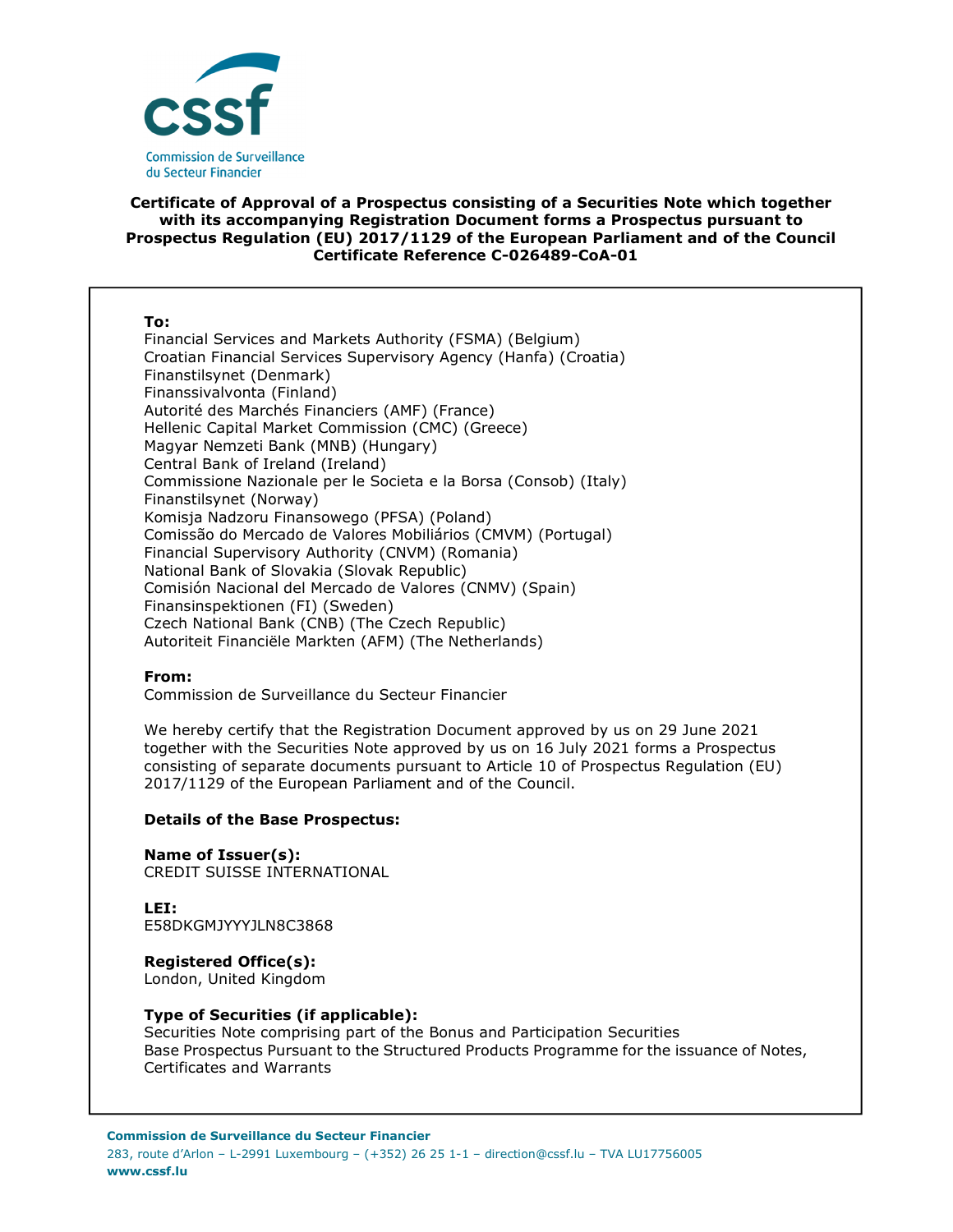

# **National Prospectus Identifier:** C-026489

**(References to the annexes of Regulation 2019/980 used):**  6, 14, 15, 17, 22, 28

### **Details in respect of the Securities Note :**

We hereby certify that the Securities Note detailed below has been drawn up pursuant to Prospectus Regulation (EU) 2017/1129 of the European Parliament and of the Council and was approved by us on 16 July 2021.

# **Name of Issuer(s):**

CREDIT SUISSE INTERNATIONAL

**LEI:** E58DKGMJYYYJLN8C3868

# **Registered Office(s):**

London, United Kingdom

### **Type of Securities (if applicable):**

Securities Note comprising part of the Bonus and Participation Securities Base Prospectus Pursuant to the Structured Products Programme for the issuance of Notes, Certificates and Warrants

### **National Prospectus Identifier:** C-026489

**(References to the annexes of Regulation 2019/980 used):**  14, 15, 17, 22, 28

#### **Name of the Guarantor(s) (if any):**  Not applicable

**LEI of the Guarantor(s) (if any):**  Not applicable

# **Details in respect of the Registration Document <sup>1</sup> :**

We hereby certify that the Registration Document detailed below has been drawn up pursuant to the Prospectus Regulation (EU) 2017/1129 of the European Parliament and of the Council and was approved by us on 29 June 2021. This Registration Document may be used as a constitutent part of a Prospectus, as set out in Article 10 of Regulation (EU) 2017/1129.

### **Name of Issuer(s):**  CREDIT SUISSE INTERNATIONAL

 $1$  Notification of a prospectus composed of two parts is not sufficient to constitute a notification of the registration document. Notification of the registration document must conform to the requirement to include an appendix as set out in Article 26(4).